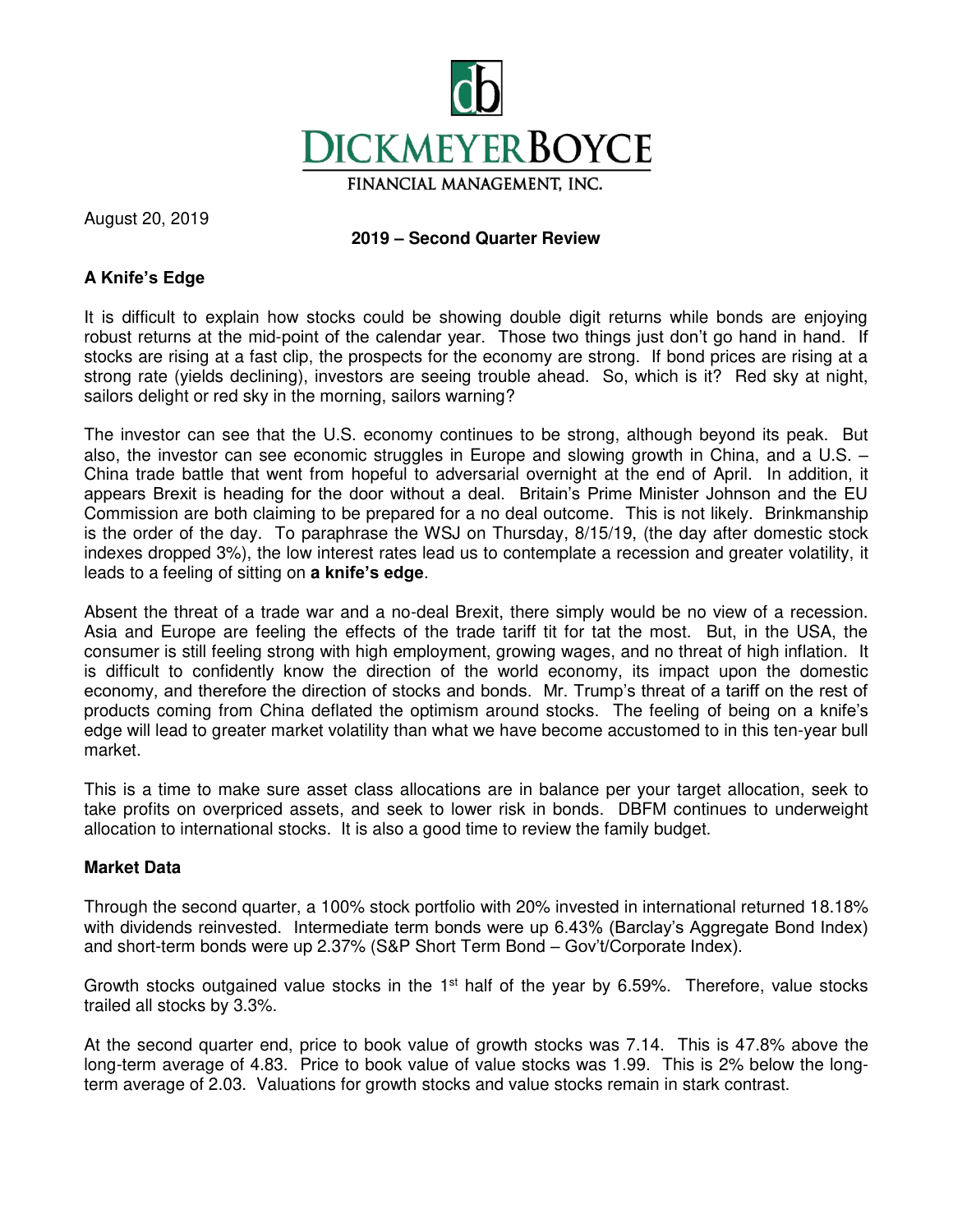

### **Yield Curve Inversion**

The U.S. Treasury yield curve is inverted when the 10-year Treasury interest rate is lower than the 3 month Treasury rate. An inversion is often (not always) a predictor of a coming recession within a year or two of the inversion. The curve inverted off and on in June and July, but it has remained inverted all of August to date.

Last week, Janet Yellen (former Federal Reserve Chairperson) stated that the present yield curve inversion is most likely a false reading. Usually, yield curve inversions are driven by Federal Reserve monetary tightening leading the market expectations of interest rate direction. In the present case, the curve was already flatter due to lower expectations for inflation. In addition, the Quantitative Easing (Central Bank buying of longer-term bonds) in the U.S., Europe, and Japan has driven longer term interest rates down. Further, U.S. Treasuries have been the destination of safe-haven money flows. These factors heighten the likelihood that the curve inversion is not pointing to a recession. The jury is still out on this.

#### **Macroeconomics / U.S. Economy**

Both the first quarter and second quarter real GDP growth rates, 3.1% and 2.1%, beat expectations. Estimates by business groups, the Federal Reserve and the IMF (International Money Fund) for U.S. GDP growth for 2019 range between 2.3% and 2.1%, while estimates of economic growth for 2020 center around 1.9%.

Eurozone GDP also rose a surprising 1.5% in the first quarter but grew at a slower pace of 1.1% in the second quarter. Japan also surprised with a 2.2% increase in first quarter GDP and 1.8% in the second quarter.

China topped GDP expectations with 6.4% growth as compared to a lowered forecast of 6.3%, but their growth rate slowed to 6.2% in the second quarter. This was their lowest rate of growth in 27 years.

The IMF recently lowered their forecast for worldwide GDP growth from 3.5% to 3.3%.

The impact of the U.S. – China trade negotiations is being felt in business investment numbers as well as Institute of Supply Management readings for manufacturing and services industry. While they remain healthy, they have declined. Numbers above 50 mean growth. Service numbers have gone from 60 to 58 late last year to 55.5 in June and 53.7 in July. Manufacturing numbers have gone from the upper 50s to 51.7 in June and 5l.2 in July.

U.S. retail sales are up 4.64% through July. U.S. personal consumption for goods and services, which account for 67% of the U.S. economy, is up 4.37% from one year ago  $(2^{nd}$  quarter end to  $2^{nd}$  quarter end). The U.S. consumer is being supported by continuing strength in employment. Initial claims for unemployment insurance remain at very low levels. This data points to continued growth in employment.

The headline rate of unemployment has ticked up to  $3.7\%$  from  $3.6\%$  at  $1\mathrm{st}$  quarter end. The participation rate is rising, and the underemployment/unemployment rate is declining. Furthermore, the potential for gain in employment has dropped from 3% to 2.5% to date this year. That means more people are rejoining the workforce. The hiring rate in 2018 was 223,000 per month. In 2019, it is 172,000 per month including 224,000 in June.